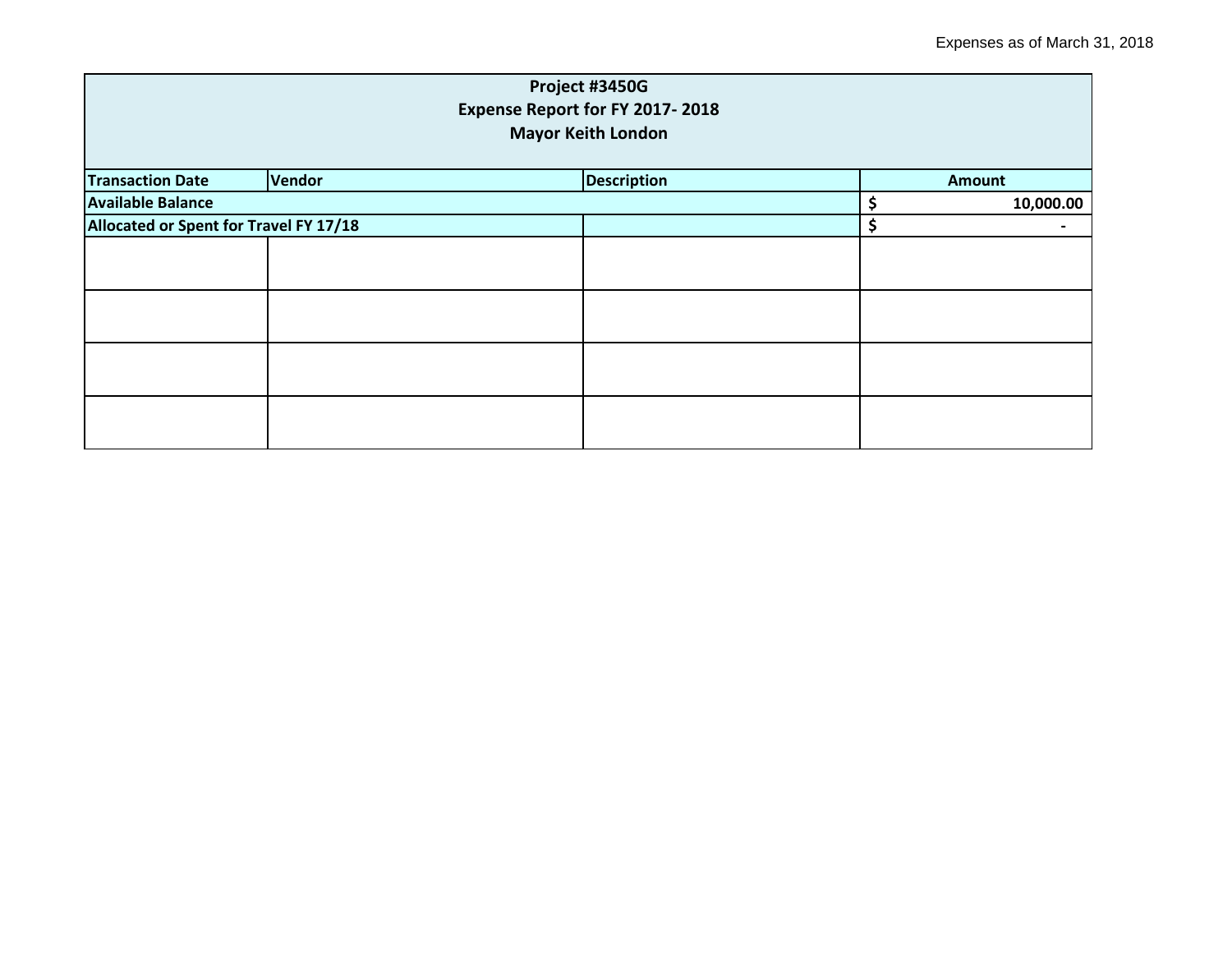|                                        |                                         | Project #3450E                                   |               |          |  |
|----------------------------------------|-----------------------------------------|--------------------------------------------------|---------------|----------|--|
|                                        |                                         | <b>Expense Report for FY 2017-2018</b>           |               |          |  |
|                                        |                                         | <b>Vice Mayor Michele Lazarow</b>                |               |          |  |
|                                        |                                         |                                                  |               |          |  |
| <b>Transaction Date</b>                | <b>Vendor</b>                           | <b>Description</b>                               | <b>Amount</b> |          |  |
| <b>Available Balance</b>               |                                         |                                                  | \$            | 8,673.25 |  |
| Allocated or Spent for Travel FY 17/18 |                                         |                                                  | \$            | 1,326.75 |  |
|                                        |                                         |                                                  |               |          |  |
|                                        |                                         | Hotel - 'Trip to Tallahassee, Fl. For            |               |          |  |
| 10/23/2017                             | <b>Aloft Tallahassee Downtown Hotel</b> | <b>Preemption &amp; CRA Issues</b>               | \$            | 525.39   |  |
|                                        |                                         | <b>Credit for tax- Hotel Charges for Trip to</b> |               |          |  |
|                                        |                                         | Tallahassee, FL - For Preemption & CRA           |               |          |  |
| 10/23/2017                             | <b>Aloft Tallahassee Downtown Hotel</b> | <b>Issues</b>                                    | \$            | (43.38)  |  |
|                                        |                                         | <b>Expenses - 'Trip to Tallahassee, Fl. For</b>  |               |          |  |
| 11/16/2017                             | <b>Aloft Tallahassee Downtown Hotel</b> | <b>Preemption &amp; CRA Issues</b>               | \$            | 844.74   |  |
|                                        |                                         |                                                  |               |          |  |
|                                        |                                         |                                                  |               |          |  |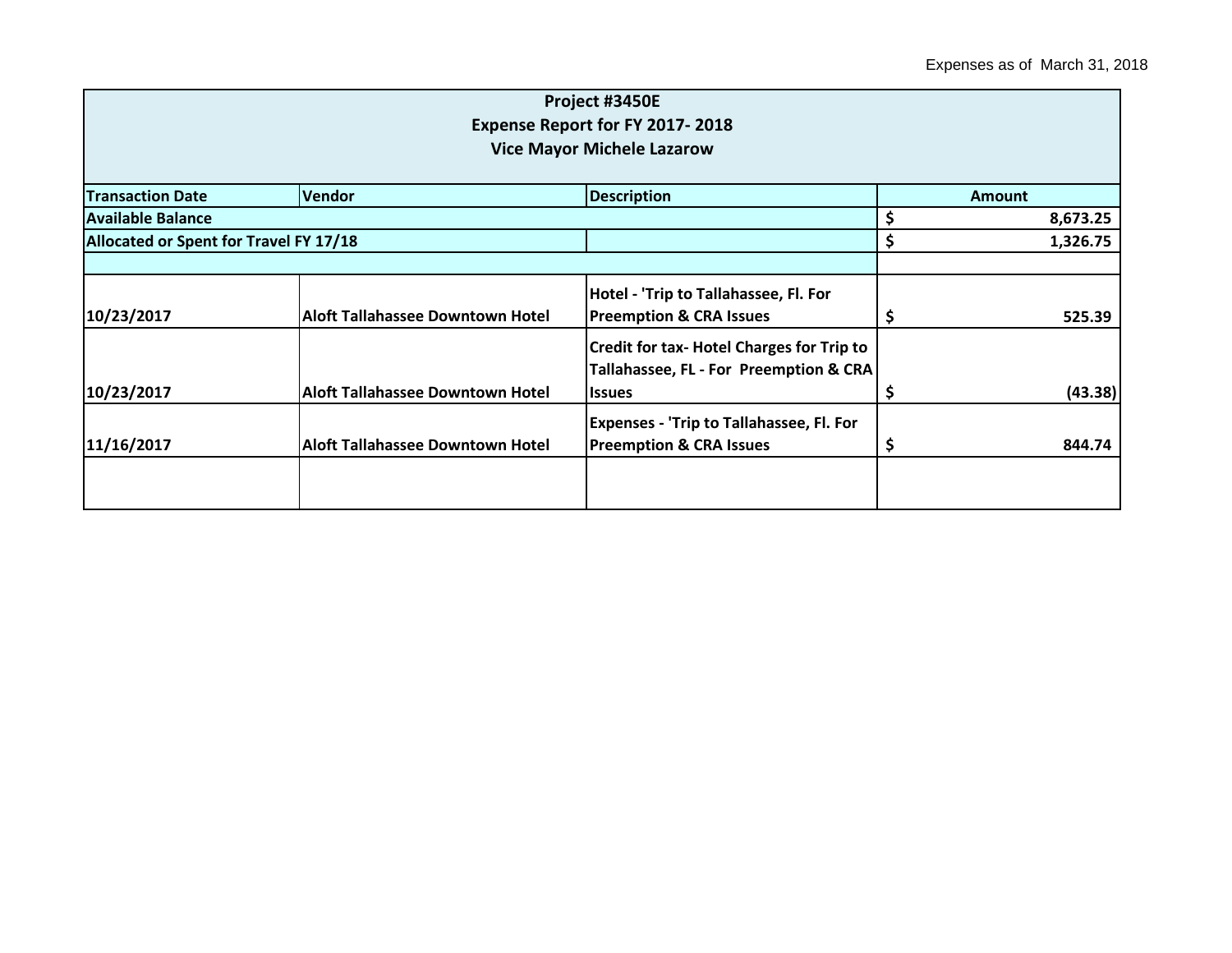|                                        |                                                                                                                                                 | Project #3450H                         |                |
|----------------------------------------|-------------------------------------------------------------------------------------------------------------------------------------------------|----------------------------------------|----------------|
|                                        |                                                                                                                                                 | <b>Expense Report for FY 2017-2018</b> |                |
|                                        |                                                                                                                                                 | <b>Commissioner Annabelle Taub</b>     |                |
| <b>Transaction Date</b>                | Vendor                                                                                                                                          | <b>Description</b>                     | <b>Amount</b>  |
| Available Balance                      |                                                                                                                                                 |                                        | \$<br>9,545.55 |
| Allocated or Spent for Travel FY 17/18 |                                                                                                                                                 |                                        | \$<br>454.45   |
|                                        | <b>ICSC - International Councel</b>                                                                                                             |                                        |                |
| 10/24/2017                             | <b>Shipping Center</b>                                                                                                                          | Membership                             | \$<br>100.00   |
| 10/24/2017                             | <b>ICSC- South Florida Idea Exchange</b>                                                                                                        | <b>Full Program</b>                    | \$<br>95.00    |
|                                        | <b>Lorman Education Services -</b><br>Webinar- Dealing with the impact of<br><b>Foreclosures on Municipalities and</b>                          |                                        |                |
| 11/17/2017                             | <b>Communites</b>                                                                                                                               | Webinar                                | \$<br>99.00    |
| 11/17/2017                             | <b>Lorman Education Services -</b><br><b>Revitalize Blighted Properties with</b><br><b>Land Banks</b>                                           | Webinar                                | \$<br>79.20    |
| 12/7/2017                              | <b>Lorman Education Services - Social</b><br><b>Media for Government Agencies:</b><br>How to successfully Connect with<br><b>Your Community</b> | <b>Audio &amp; Reference Manual</b>    | \$<br>81.25    |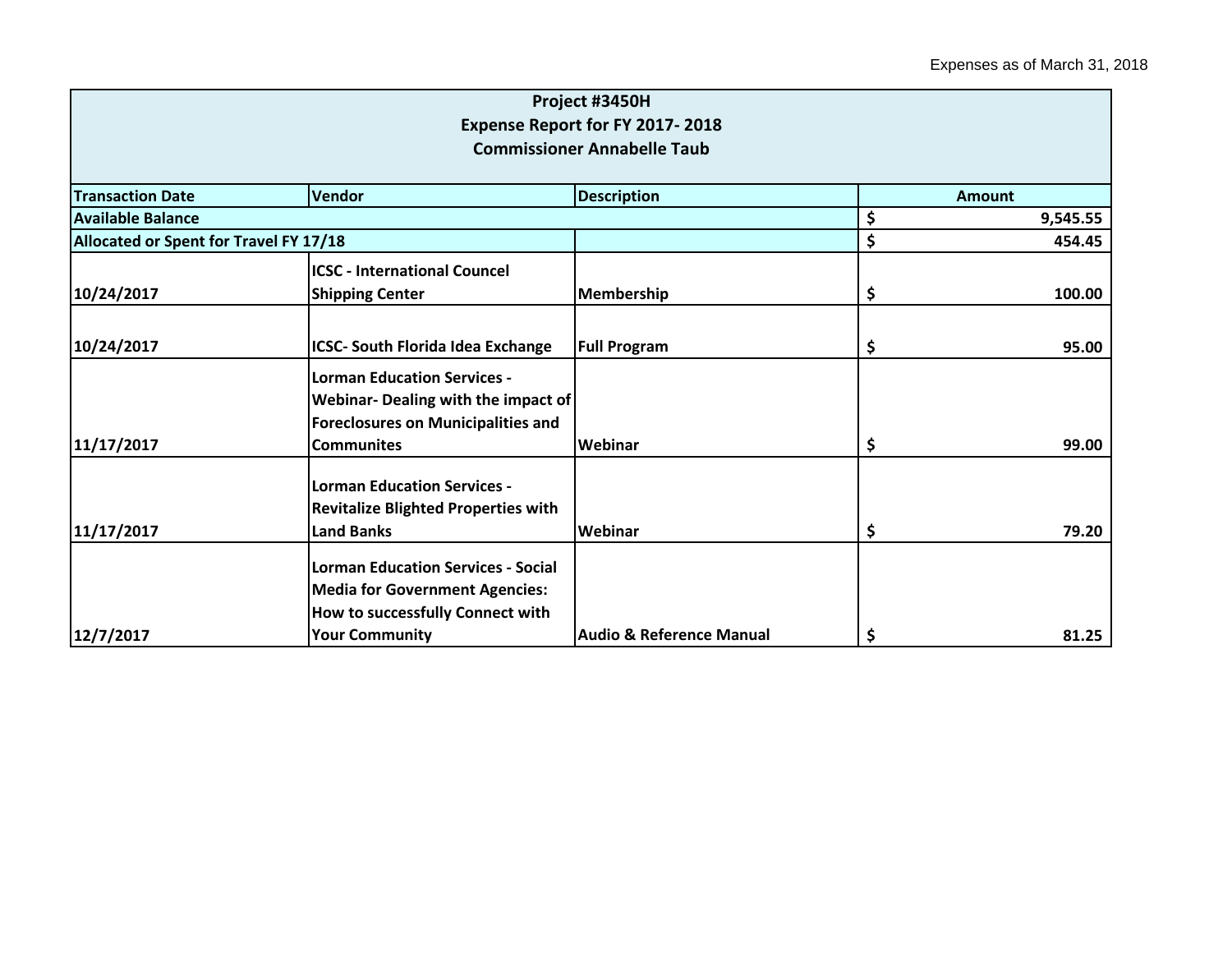| Project #3450I<br>Expense Report for FY 2017-2018<br><b>Commissioner Rich Dally</b> |        |                                                                                                     |    |               |
|-------------------------------------------------------------------------------------|--------|-----------------------------------------------------------------------------------------------------|----|---------------|
| <b>Transaction Date</b>                                                             | Vendor | <b>Description</b>                                                                                  |    | <b>Amount</b> |
| <b>Available Balance</b>                                                            |        |                                                                                                     | \$ | 6,255.00      |
| Allocated or Spent for Travel FY 17/18                                              |        |                                                                                                     | \$ |               |
|                                                                                     |        |                                                                                                     | \$ |               |
|                                                                                     |        |                                                                                                     |    |               |
|                                                                                     |        |                                                                                                     |    |               |
|                                                                                     |        |                                                                                                     |    |               |
|                                                                                     |        | Note: Amount based in accordance with Commissioner Rich Dally's sworn in date of February 14, 2018. |    |               |